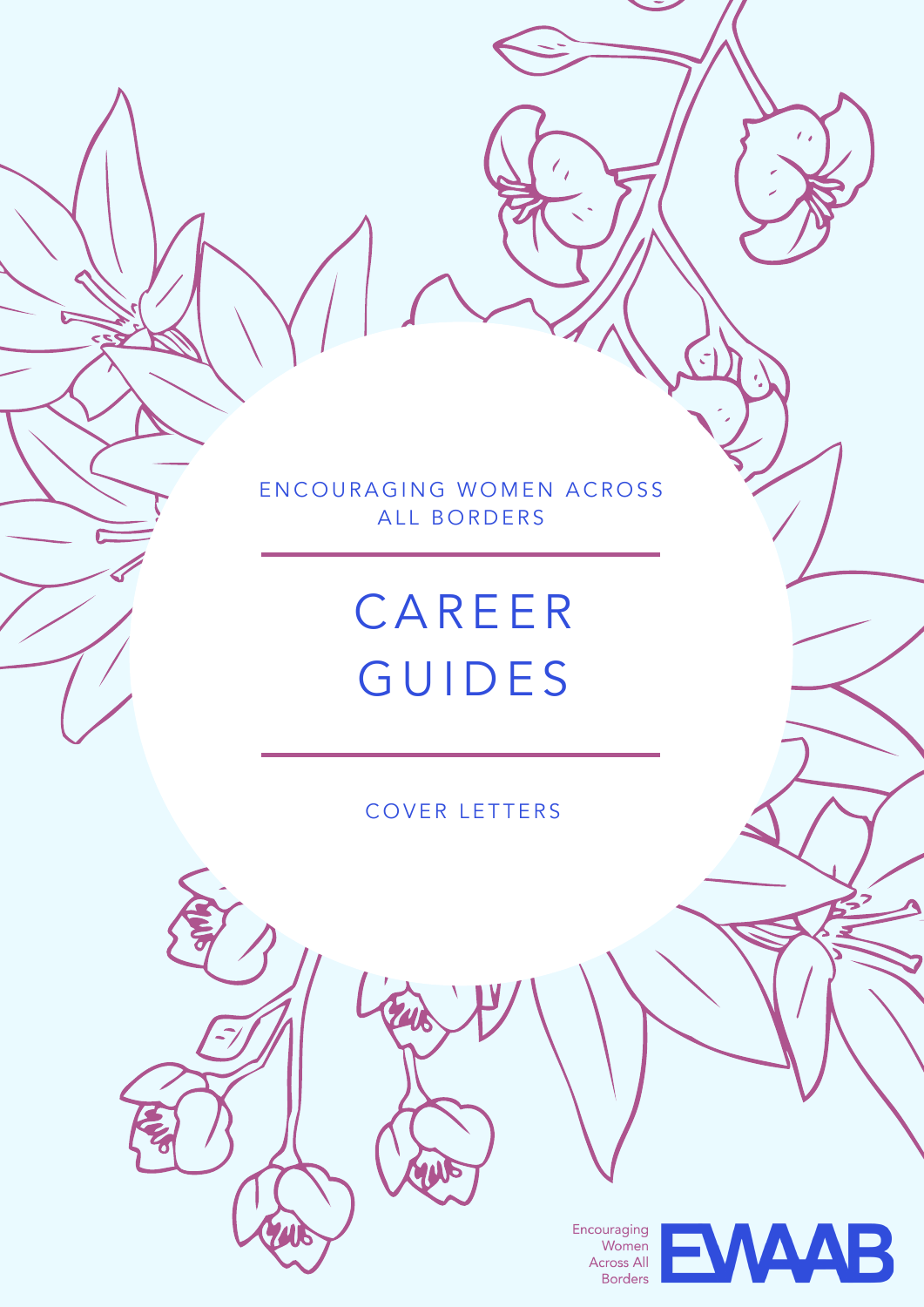#### A NOTE FROM THE **AUTHOR**

Cover letters can be even more intimidating than a resume - or at least that's how I found them. The first cover letter I wrote was handed back to me covered in red correction marks. Since that first "failure" I've written many more cover letters and still find myself struggling at times. Writing professional documents, especially when you're eager to be accepted at a company, will always come with difficulties. Thankfully, as you gain more experience, they will become easier to overcome. The key pieces of advice I urge you to consider the next time you sit down to write a cover letter are 1) spend a lot of time with the position description pull out the aspects you are most excited about or qualified for and highlight those and 2) always ask for help - ask a mentor or a senior in your field to review; even if you've written a 100 letters, a second opinion will always be helpful.

Many of these tips were inspired by the Becker Career Center at Union College, Schenectady. See if your university offers any resources!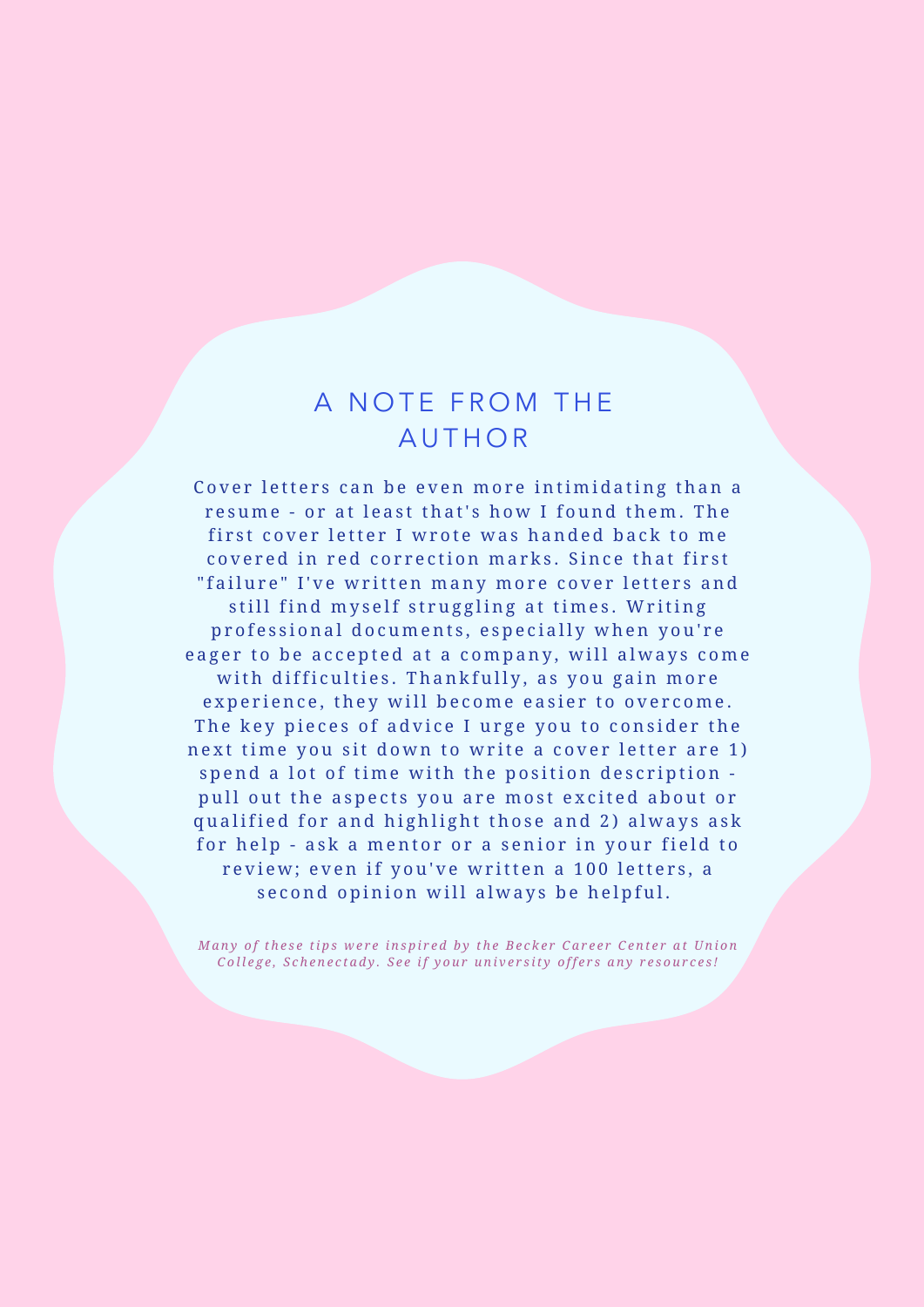*Cover letters are intended to generate interest in you and to successfully express your enthusiasm for the position.*

### COVER LETTER WRITING



#### Expand and connect

Your cover letter should expand on your experience and connect your resume content to the position requirements. Describe specific experiences/skills that demonstrate your fit for the position and be sure to cite examples from the most relevant parts of your background.



#### Prepare a unique letter

Tailor every cover letter you submit to highlight relevant skill sets and credentials based on the position description. Customize the employer's information **and** specify why you are interested in this position at their company.



#### Address letters correctly

Use "Dear Mr. or Ms. Last Name,". Do not use phrases such as "To whom it may concern," or "Dear Sir or Madam". You can also address the letter "Dear Hiring Manager/Selection Committee".



Keep a copy

Designate a folder on your computer to save all the cover letters you send to employers. If you don't hear back within 2 weeks (unless they've designated another timeline) you can follow up by attaching your original cover letter.



#### Make it perfect

Poor word choice, misspellings and typographical errors will make your application an automatic "no". Ask a mentor or senior in your field to review the content of your letter **and** have somebody proofread for grammatical errors before sending it out.



#### Enthusiasm sells

Employers are looking for candidates who are eager to work for them. Show them you've researched their organization and make a convincing case why you want to work for them.

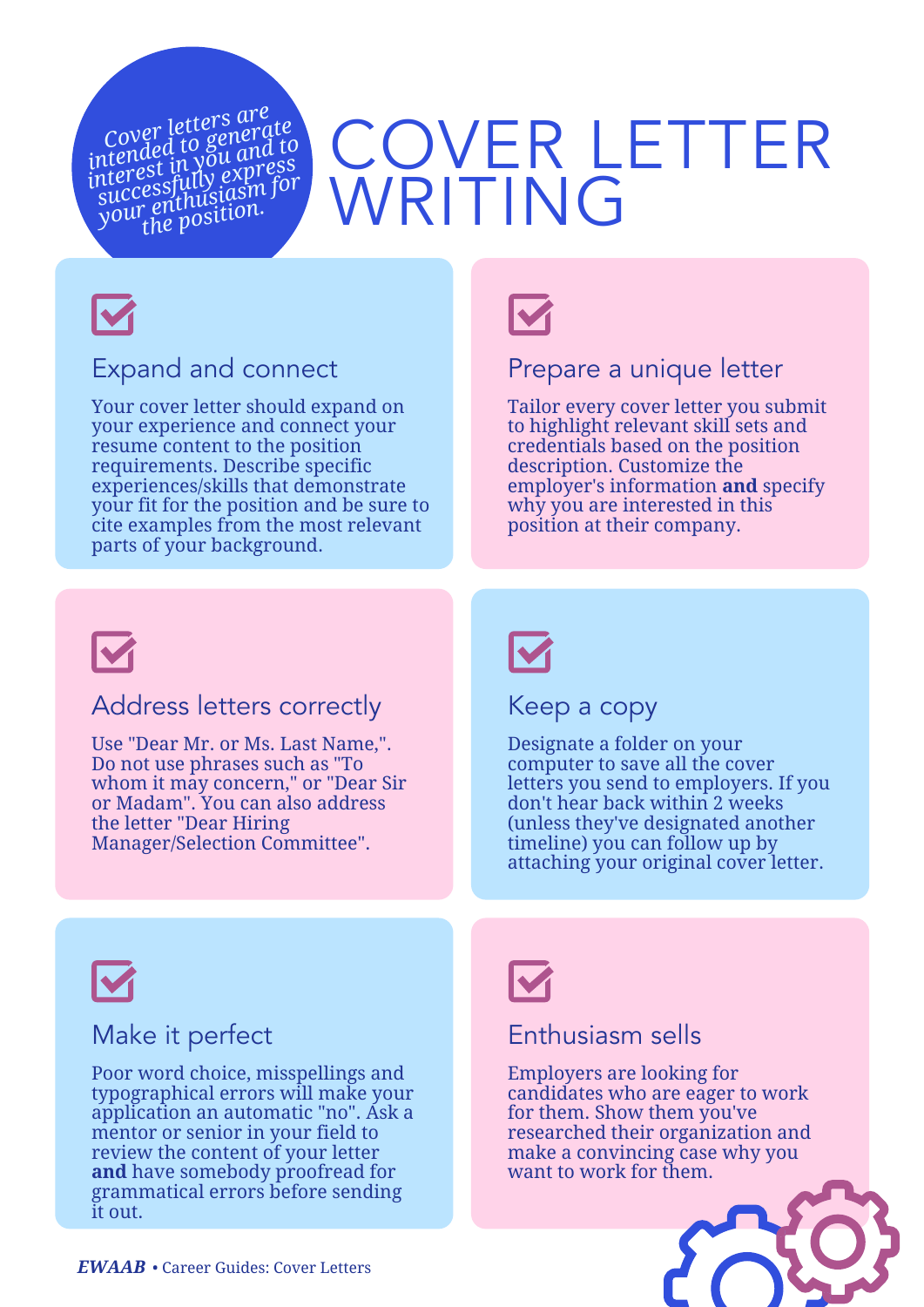Your First and Last Name Your Address

Today's Date

Name of Contact or Hiring Manager Title of Employer Company/Organization Address

Dear Hiring Manager,

Your opening paragraph tells **why you are writing** and notes where you learned about the position. Be sure to use the position title used by the employer - if you're unsure what the title is, be as specific as possible about the kind of position you're applying for. Research is key - show your genuine interest in this particular organization and why it is a good fit for you.

Your middle paragraphs should **highlight** examples that demonstrate your relevant experience, background, and/or coursework that will show potential employers why they should consider you as a candidate. Connect your **experiences** and/or education directly to the position description. You could include another paragraph detailing additional experience. Conclude your middle paragraph(s) by summarizing the skills and personality traits that you would bring to the job.

In your closing paragraph, **reiterate your interest** in the position and thank the employer for their consideration. You should also include your **contact information and indicate the follow-up action** (i.e. contacting you further to discuss the available position or you will call to follow-up on the status of your application).

Sincerely, Sign your name

**Formatting Tips:**

Use 1" margins all around the page Use 10-12 point font and choose the same style as your resume. Use a block style format & align names, dates and paragraphs along the left-hand margin. Keep it to one page, single spaced.  $\blacktriangleright$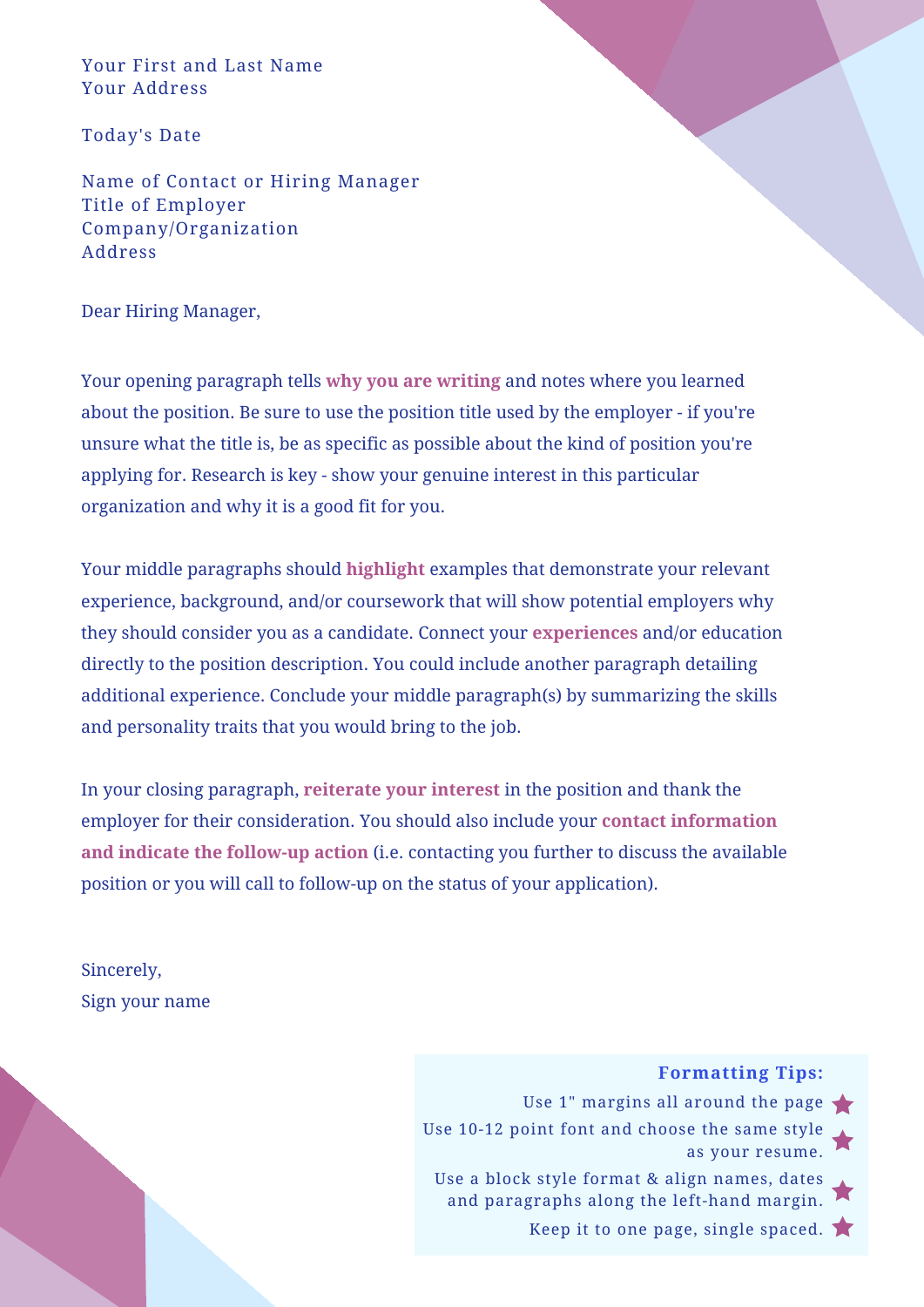## Sentence Starters